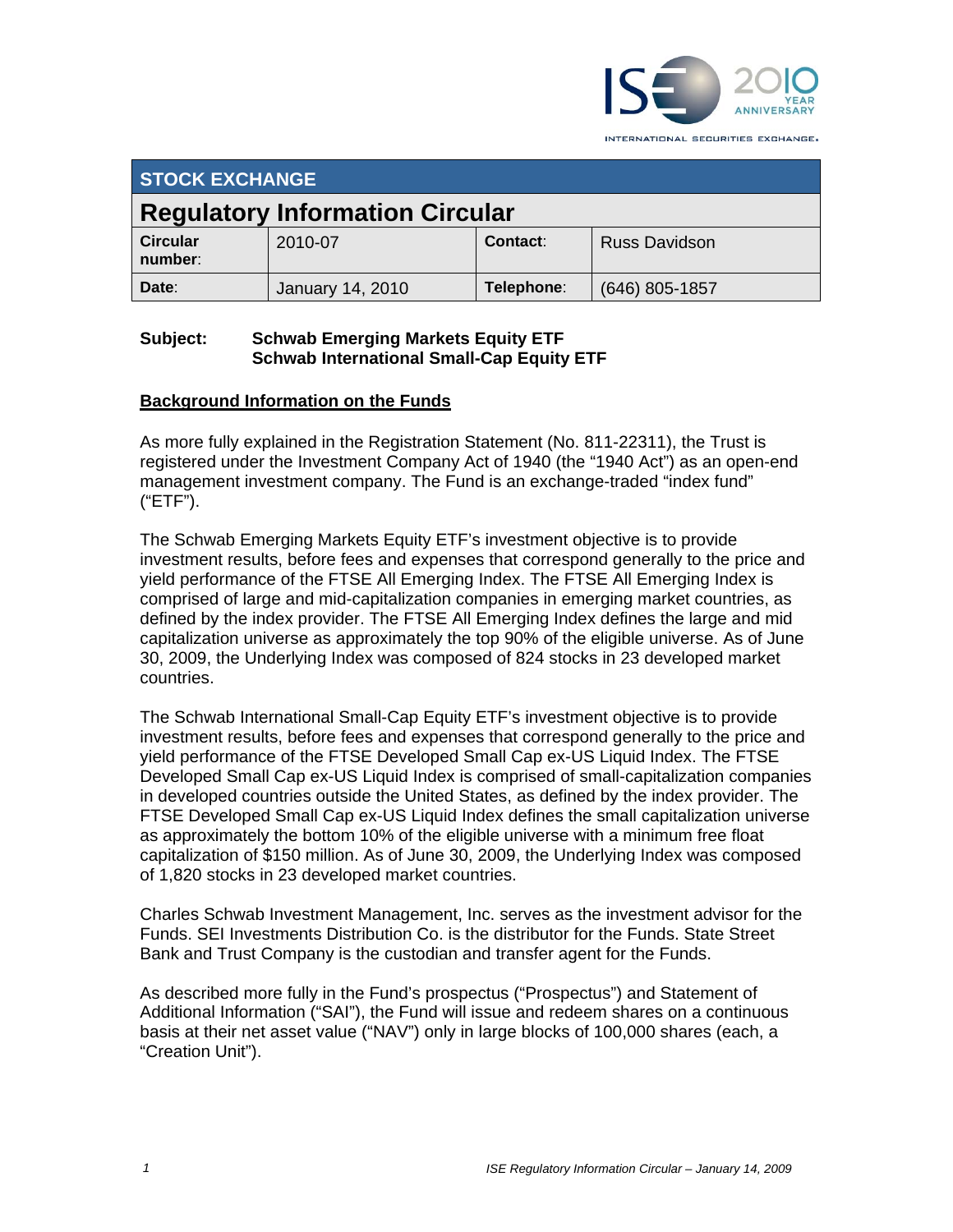Only certain large institutional investors known as "Authorized Participants" may purchase or redeem Creation Units directly with the Funds at NAV. These transactions are usually in exchange for a basket of securities similar to the Fund's portfolio and an amount of cash. Except when aggregated in Creation Units, Shares of the Funds are not redeemable securities. Shareholders who are not Authorized Participants may not redeem shares directly from the Funds at NAV.

Dividends from net investment income, if any, are generally declared and paid quarterly by the Funds. Distributions of net realized securities gains, if any, generally are declared and paid once a year, but the Trust may make distributions on a more frequent basis for the Funds.

The Depository Trust Company ("DTC") will serve as securities depository for the Shares, which may be held only in book-entry form; stock certificates will not be issued. DTC, or its nominee, is the record or registered owner of all outstanding Shares.

The NAV per Share of the Fund will be determined as of the close of trading (normally, 4:00 p.m. Eastern Time ("ET")) on each day that the Exchange is open for business (a "Business Day"). The NAV of the Funds is calculated by dividing the value of the net assets of the Funds (i.e., the value of its total assets less total liabilities) by the total number of outstanding shares of the Funds, generally rounded to the nearest cent. NAV will be available from the Distributor and is also available to National Securities Clearing Corporation ("NSCC") participants through data made available from NSCC.

The Trust's registration statement describes the various fees and expenses for the Funds Shares. For a more complete description of the Fund and the underlying index, visit www.schwab.com.

## **Principal Risks**

Interested persons are referred to the Prospectus for a description of risks associated with an investment in the Funds. These risks include stock market risk, foreign markets risk, and the risk that the Funds' return may not match the return of their indexes for a number of reasons including the incursion by the Funds of operating expenses and costs not applicable to their indexes. In addition, as noted in the Prospectus, the Shares may trade at market prices that may differ from their NAV. The NAV of the Shares will fluctuate with changes in the market value of the Funds' holdings. The market prices of the Shares will fluctuate in accordance with changes in NAV as well as the supply and demand for the Shares.

The Funds' prospectus describing correlation, leverage and other risks is available at www.schwab.com.

#### **Exchange Rules Applicable to Trading in the Shares**

The Shares are considered equity securities, thus rendering trading in the Shares subject to the Exchange's existing rules governing the trading of equity securities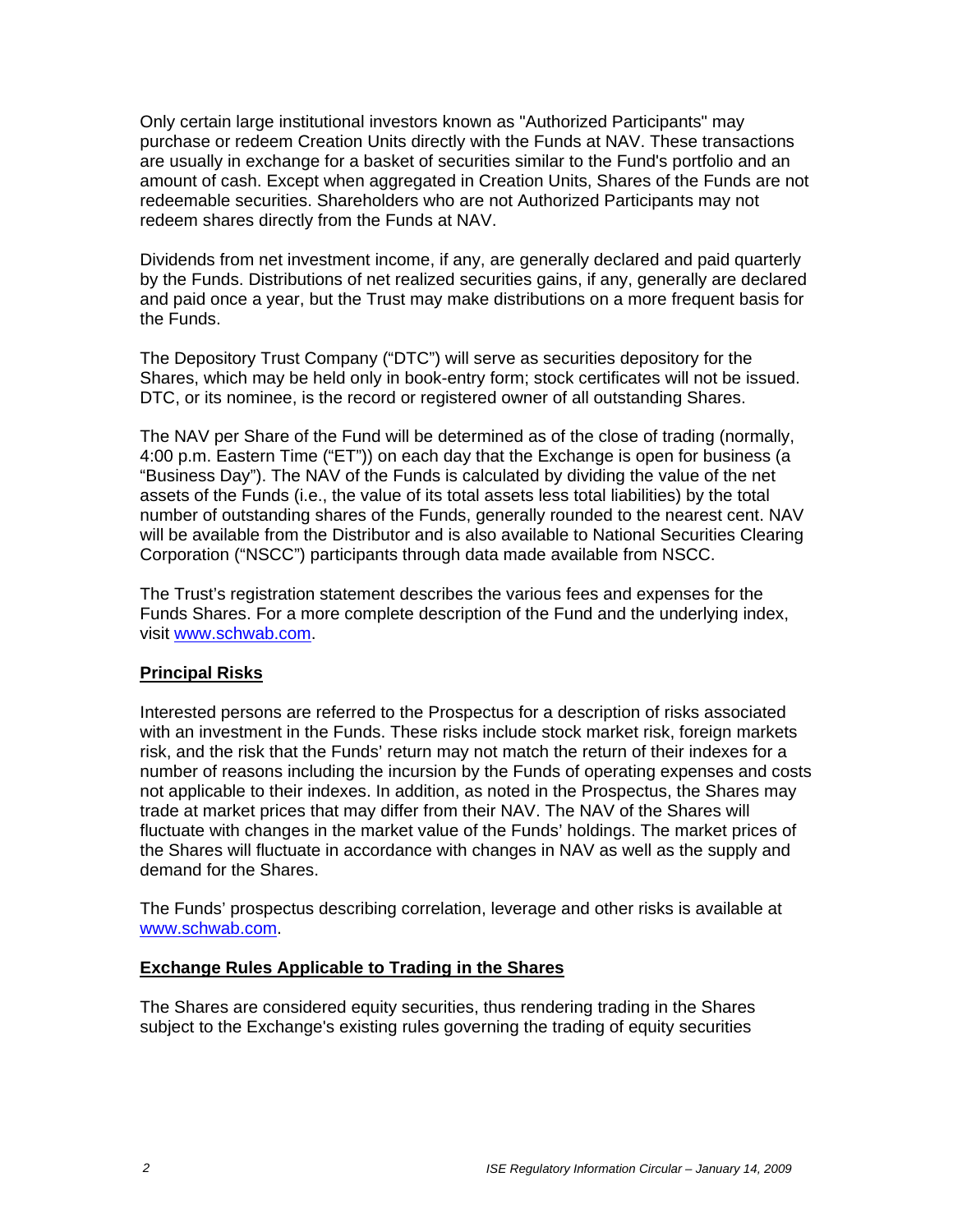# **Trading Hours**

Trading in the Shares on ISE is on a UTP basis and is subject to ISE equity trading rules. The Shares will trade from 8:00 a.m. until 8:00 p.m. Eastern Time. Equity Electronic Access Members ("Equity EAMs") trading the Shares during the Extended Market Sessions are exposed to the risk of the lack of the calculation or dissemination of underlying index value or intraday indicative value ("IIV"). For certain derivative securities products, an updated underlying index value or IIV may not be calculated or publicly disseminated in the Extended Market hours. Since the underlying index value and IIV are not calculated or widely disseminated during Extended Market hours, an investor who is unable to calculate implied values for certain derivative securities products during Extended Market hours may be at a disadvantage to market professionals.

# **Trading Halts**

ISE will halt trading in the Shares in accordance with ISE Rule 2101(a)(2)(iii). The grounds for a halt under this Rule include a halt by the primary market because it stops trading the Shares and/or a halt because dissemination of the IIV or applicable currency spot price has ceased, or a halt for other regulatory reasons. In addition, ISE will stop trading the Shares if the primary market de-lists the Shares.

## **Delivery of a Prospectus**

Pursuant to federal securities laws, investors purchasing Shares must receive a prospectus prior to or concurrently with the confirmation of a transaction. Investors purchasing Shares directly from the Fund (by delivery of the Deposit Amount) must also receive a prospectus.

Prospectuses may be obtained through the Distributor or on the Fund's website. The Prospectus does not contain all of the information set forth in the registration statement (including the exhibits to the registration statement), parts of which have been omitted in accordance with the rules and regulations of the SEC. For further information about the Fund, please refer to the Trust's registration statement.

#### **Exemptive, Interpretive and No-Action Relief Under Federal Securities Regulations**

The Commission has issued letters (together, the "No- Action Letters") dated October 24, 2006, November 21, 2005 and August 17, 2001 granting exemptive, interpretive and no-action relief from certain provisions of and rules under the Securities Exchange Act of 1934 for exchange-traded funds listed and traded on a registered national securities exchange that meet certain criteria.

## **Regulation M Exemptions**

Generally, Rules 101 and 102 of Regulation M prohibit any "distribution participant" and its "affiliated purchasers" from bidding for, purchasing, or attempting to induce any person to bid for or purchase any security which is the subject of a distribution until after the applicable restricted period, except as specifically permitted in Regulation M. The provisions of the Rules apply to underwriters, prospective underwriters, brokers, dealers,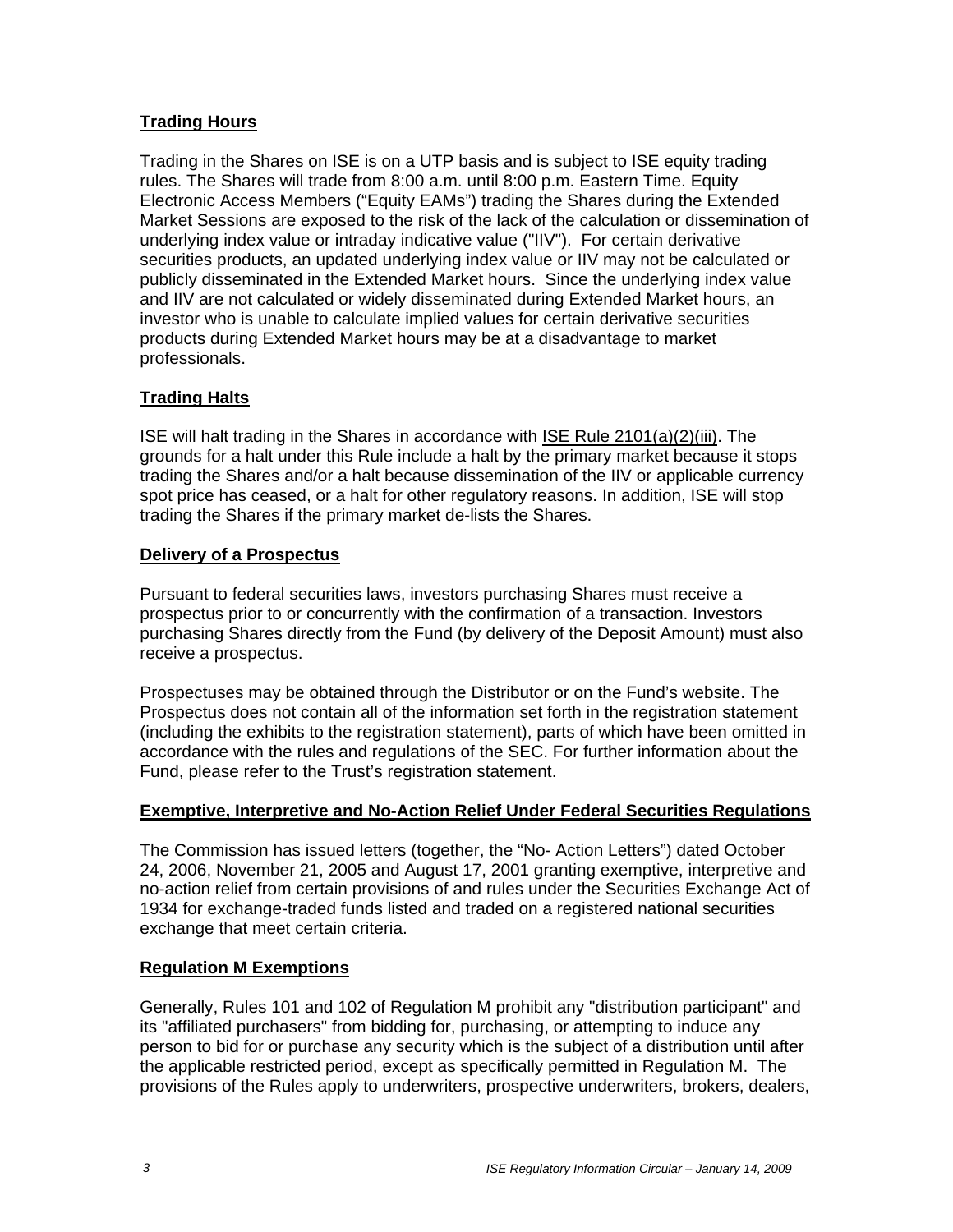and other persons who have agreed to participate or are participating in a distribution of securities.

The Commission issued a No-Action Letter by which persons participating in a distribution of shares of a fund may engage in secondary market transactions in such shares during their participation in such a distribution, despite the requirements of from Rule 101 under Regulation M. In addition, the SEC has permitted persons who may be deemed to be participating in the distribution of shares of a fund (i) to purchase securities for the purpose of purchasing creation unit aggregations of fund shares and (ii) to tender securities for redemption in Creation Unit Aggregations. Further, the Commission has clarified that the tender of fund shares to the Fund for redemption does not constitute a bid for or purchase of any of the Funds' securities during the restricted period of Rule 101. The Commission has issued a No-Action Letter to paragraph (e) of Rule 102 under Regulation M which allow the redemption of fund shares in creation unit aggregations during the continuous offering of shares.

## **Customer Confirmations for Creation or Redemption of Fund Shares (SEC Rule 10b-10)**

Broker–dealers who handle purchases or redemptions of Fund shares in Creation Units for customers will be permitted to provide such customers with a statement of the number of Creation Unit Aggregations created or redeemed without providing a statement of the identity, number and price of shares of the individual securities tendered to the Fund for purposes of purchasing creation unit aggregations ("Deposit Securities") or the identity, number and price of shares to be delivered by the Trust to the redeeming holder ("Redemption Securities"). The composition of the securities required to be tendered to the Fund for creation purposes and of the securities to be delivered on redemption will be disseminated each business day and will be applicable to requests for creations or redemption, as the case may be, on that day. This exemptive relief under Rule 10b-10 with respect to creations and redemptions is subject to the following conditions:

- 1) Confirmations to customers engaging in creations or redemptions must state that all information required by Rule 10b-10 will be provided upon request;
- 2) Any such request by a customer for information required by Rule 10b-10 will be filed in a timely manner, in accordance with Rule 10b-10(c);
- 3) Except for the identity, number and price of shares of the component securities of the Deposit Securities and Redemption Securities, as described above, confirmations to customers must disclose all other information required by Rule 10b-10(a).

# **SEC Rule 14e-5**

The Commission has permitted any person acting as a dealer-manager of a tender offer for a component security of fund (1) to redeem fund shares in creation unit aggregations from the issuer that may include a security subject to such tender offer and (2) to purchase fund shares during such tender offer. In addition, a No-Action has been issued under Rule 14e-5 states that if a broker-dealer acting as a dealer-manager of a tender offer for a security of the Fund purchases or arranges to purchase such securities in the secondary market for the purpose of tendering such securities to purchase one or more creation unit aggregations of shares, it must be made in conformance with the following: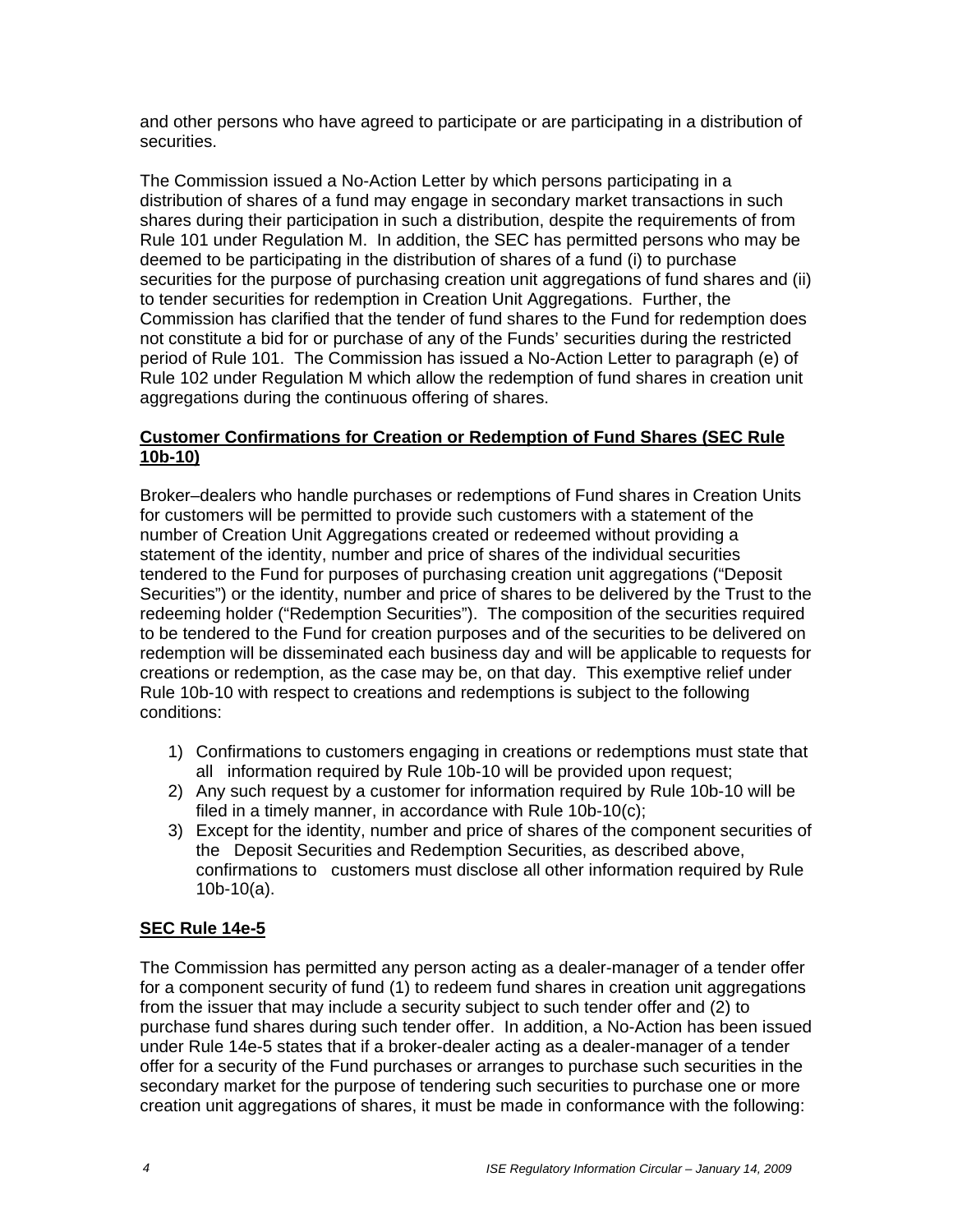- i. such bids or purchases are effected in the ordinary course of business, in connection with a basket of 20 or more securities in which any security that is the subject of a distribution, or any reference security, does not comprise more than 5% of the value of the basket purchased; or
- ii. purchases are effected as adjustments to such basket in the ordinary course of business as a result of a change in the composition of the underlying index; and
- iii. such bids or purchases are not affected for the purpose of facilitating such tender offer.

# **Section 11(d)(1); SEC Rules 11d1-1 and 11d1-2**

Section 11(d)(1) of the Act generally prohibits a person who is both a broker and a dealer from effecting any transaction in which the broker-dealer extends credit to a customer on any security which was part of a new issue in the distribution of which he participated as a member of a selling syndicate or group within thirty days prior to such transaction. The Commission has clarified that Section 11(d)(1) does not apply to broker-dealers that are not authorized participants (and, therefore, do not create creation unit aggregations) that engage in both proprietary and customer transactions in shares of a fund in the secondary market, and for broker-dealer authorized participants that engage in creations of creation unit aggregations. This relief is subject to specific conditions, including the condition that such broker-dealer (whether or not an authorized participant) does not, directly or indirectly, receive from the fund complex any payment, compensation or other economic incentive to promote or sell the shares of a fund to persons outside the fund complex, other than non-cash compensation permitted under NASD Rule 2830 (I)(5)(A), (B) or (C). See letter dated November 22, 2005 from Brian A Bussey, Assistant Chief Counsel, SEC Division of Market Regulation, to Barclays Global Investors, N.A., dated November 22, 2005. The Commission has issued a No-Action Letter under Section 11(d)(1) of the Act states that broker-dealers may treat shares of a fund, for purposes of Rule 11d1-2, as "securities issued by a registered open-end investment company as defined in the Investment Company Act" and thereby extend credit or maintain or arrange for the extension or maintenance of credit on shares that have been owned by the persons to whom credit is provided for more than 30 days, in reliance on the exemption contained in the rule.

## **SEC Rule 15c1-5 and 15c1-6**

The Commission has issued a No-Action letter with respect to Rule 15c1-5 and Rule 15c1-6 as to the required disclosure of control by a broker or dealer with respect to creations and redemptions of fund shares and secondary market transactions therein.

**This Regulatory Information Circular is not a statutory Prospectus. Equity EAMs should consult the Trust's Registration Statement, SAI, Prospectus and the Fund's website for relevant information.**